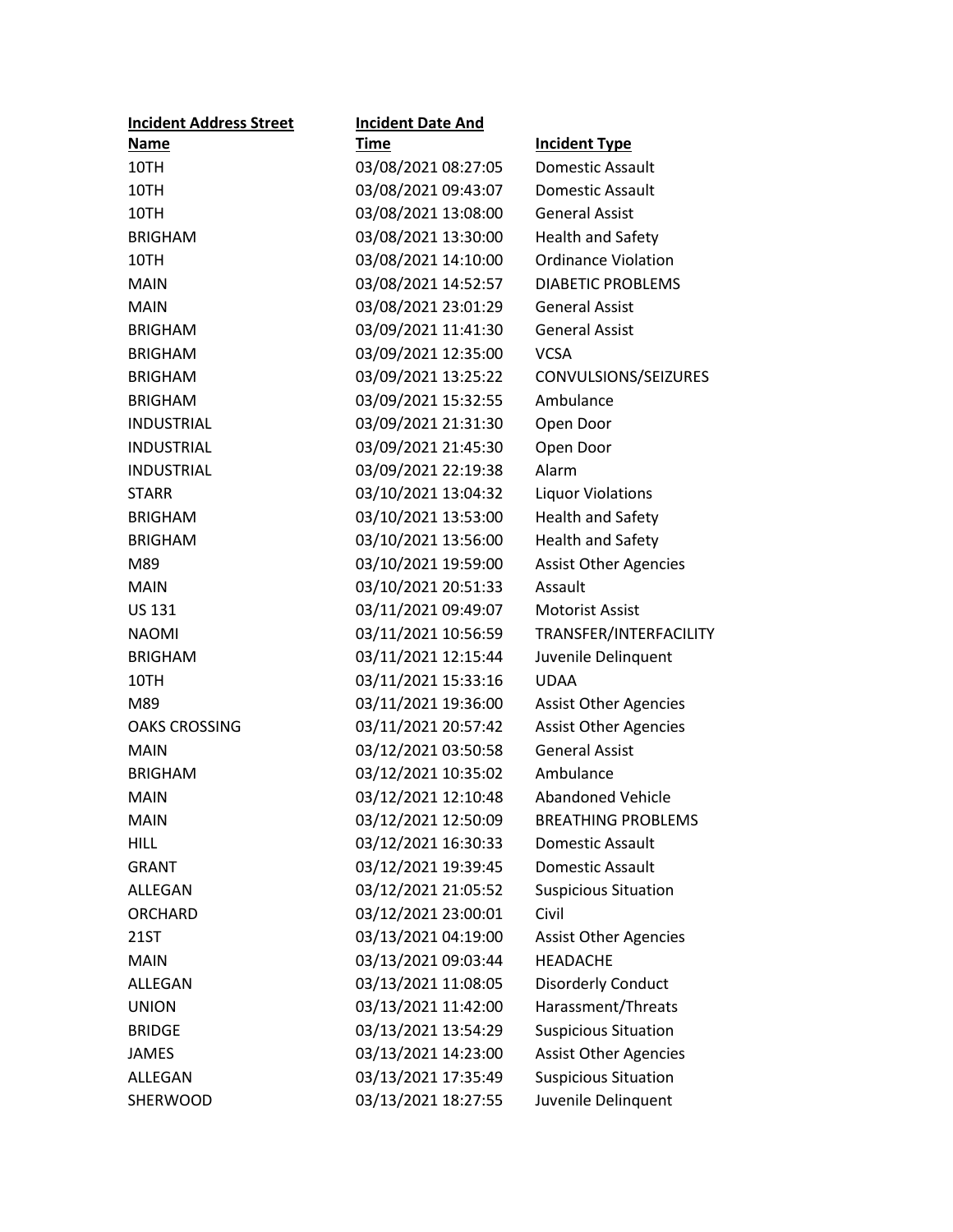| 14TH            | 03/13/2021 23:43:00 | <b>Assist Other Agencies</b>   |
|-----------------|---------------------|--------------------------------|
| M89             | 03/14/2021 03:48:00 | <b>Assist Other Agencies</b>   |
| M89             | 03/14/2021 06:20:00 | <b>Assist Other Agencies</b>   |
| ALLEGAN         | 03/14/2021 08:37:10 | <b>Suspicious Situation</b>    |
| <b>MAIN</b>     | 03/14/2021 13:36:00 | <b>General Assist</b>          |
| ORCHARD         | 03/14/2021 13:50:20 | Civil                          |
| <b>APPLE</b>    | 03/14/2021 14:01:55 | <b>Ordinance Violation</b>     |
| 10TH            | 03/14/2021 14:53:00 | <b>Assist Other Agencies</b>   |
| <b>UNION</b>    | 03/14/2021 15:40:45 | Parking Violation              |
| <b>MORRELL</b>  | 03/14/2021 17:57:00 | <b>Child Custody Dispute</b>   |
| <b>BRIDGE</b>   | 03/14/2021 18:41:00 | <b>General Assist</b>          |
| <b>MAIN</b>     | 03/14/2021 19:08:00 | <b>General Assist</b>          |
| <b>SHERWOOD</b> | 03/14/2021 19:59:39 | Civil                          |
| ALLEGAN         | 03/14/2021 22:16:16 | <b>Check Welfare</b>           |
| M89             | 03/15/2021 09:13:00 | <b>Assist Other Agencies</b>   |
| PLAINWELL       | 03/15/2021 09:29:00 | Down/Arching Wires             |
| <b>STERLING</b> | 03/15/2021 15:25:25 | <b>General Assist</b>          |
| <b>BRIGHAM</b>  | 03/15/2021 20:55:00 | <b>General Assist</b>          |
| 102ND           | 03/15/2021 22:56:00 | <b>Assist Other Agencies</b>   |
| <b>MAIN</b>     | 03/16/2021 05:34:24 | Civil                          |
| <b>NAOMI</b>    | 03/16/2021 06:14:12 | Lock-Out                       |
| <b>DOSTER</b>   | 03/16/2021 08:48:00 | <b>Assist Other Agencies</b>   |
| <b>BRIGHAM</b>  | 03/16/2021 09:53:58 | TRANSFER/INTERFACILITY         |
| <b>BRIGHAM</b>  | 03/16/2021 10:27:59 | Ambulance                      |
| <b>SCHOOL</b>   | 03/16/2021 12:09:22 | <b>General Assist</b>          |
| <b>BRIGHAM</b>  | 03/16/2021 17:52:00 | <b>PSYCHIATRIC</b>             |
| <b>MORRELL</b>  | 03/17/2021 01:58:00 | <b>General Assist</b>          |
| M89             | 03/17/2021 04:36:00 | <b>Assist Other Agencies</b>   |
| 9TH             | 03/17/2021 07:03:00 | <b>Assist Other Agencies</b>   |
| <b>PRAIRIE</b>  | 03/17/2021 07:58:29 | <b>Domestic Assault</b>        |
| <b>KEITH</b>    | 03/17/2021 14:14:00 | <b>Assist Other Agencies</b>   |
| <b>LIBERTY</b>  | 03/17/2021 14:29:22 | <b>Assist Other Agencies</b>   |
| <b>NAOMI</b>    | 03/17/2021 15:28:28 | <b>Check Welfare</b>           |
| <b>BRIDGE</b>   | 03/17/2021 20:33:00 | <b>General Assist</b>          |
| <b>BRIGHAM</b>  | 03/18/2021 09:14:00 | <b>Disorderly Conduct</b>      |
| <b>MAIN</b>     | 03/18/2021 09:47:09 | CARDIAC/RESP ARREST            |
| <b>MAIN</b>     | 03/18/2021 10:38:25 | <b>Breaking &amp; Entering</b> |
| <b>MAIN</b>     | 03/18/2021 12:12:06 | <b>PDA</b>                     |
| <b>BRIDGE</b>   | 03/18/2021 15:11:00 | Harassment/Threats             |
| <b>MAIN</b>     | 03/18/2021 17:53:16 | <b>Check Welfare</b>           |
| <b>KESTER</b>   | 03/18/2021 18:42:00 | <b>General Assist</b>          |
| <b>PRAIRIE</b>  | 03/18/2021 20:17:57 | Civil                          |
| ALLEGAN         | 03/18/2021 20:44:36 | Lock-Out                       |